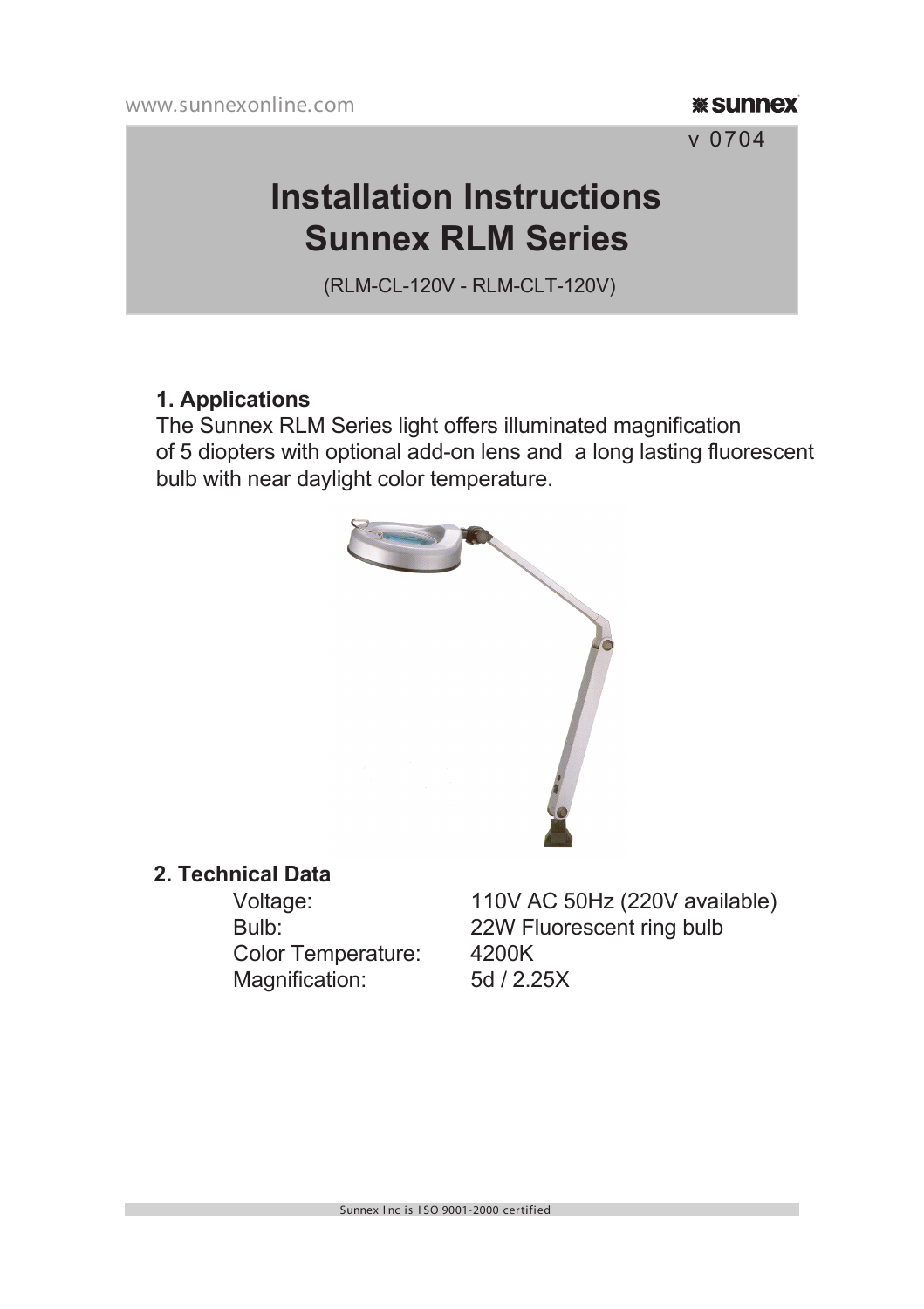## **3. Mounting Instructions**

#### **3.1 RLM-CL-120V**

C-Clamp - 22W - Articulated arm

The light fixture comes standard with a universal mounting bracket attached at the bottom.

Use screws provided with the c-clamp to attach the c-clamp to the bottom of the universal mounting bracket.



### **3.2 RLM-CLT-120V**

Mobile Caster Base - 22W - Articulated arm

Prior to inserting the bottom stem of the articulated arm into the pole, the universal mounting bracket must be removed from the stem. The bracket will not be needed in this configuration of the RLM series light, but can be used if the light is to be mounted on a plane surface. Included in the box is also a c-clamp that can be attached to the universal mounting bracket with the provided screws. Using a size 11 Allen wrench, remove the screws from the bracket and detach the bracket from the lamp arm.

continue =>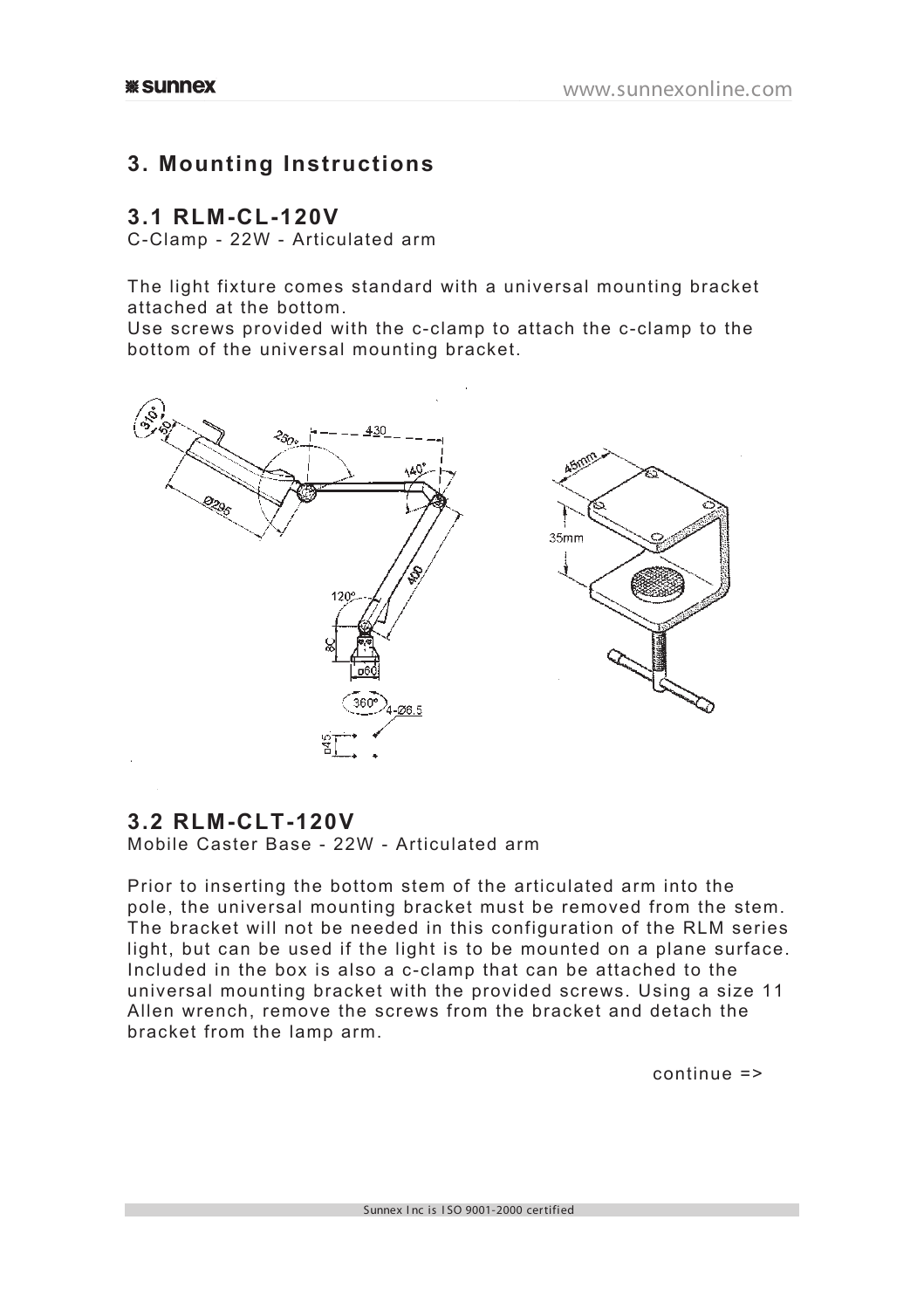- B. Secure the arm insertion by tightening the black knob. Do not use excessive force as this may damage the components.
- C. Adjust the position of the lamp head by turning the head at the joint. The arm is equipped with friction joints and can be adjusted as needed into the desired position.
- D. To attach the wire trolley, place trolley on the floor and press the base firmly down inside the wings of the trolley.
- E. CAUTION! Do not extend the arm horizontally to its full extension as this may result in instability of the base.



# **6. Sunnex Limited Warranty**

Sunnex warrants that its Products shall be free from defects in material and workmanship and this warranty shall remain in force and effect for a period of three (3) years from and after the date of its Delivery (the"Warranty Period") provided that this warranty shall be subject the following conditions:

(a) the Sunnex Installation Instructions shall have been strictly complied with in all respects by the party performing the installation of the Product; and

(b) the Product shall have been used only for the purposes for which it is intended and shall not have been abused, damaged or modified during installation or from usage.

(c) ordinary wear and tear shall not be covered by the terms of this warranty.

(d) written notice to Sunnex of the defective Product shall be given within the Warranty Period.

If a Product is found to be defective and the provisions of this Section have been complied with Sunnex will repair or replace the Product, at its expense.